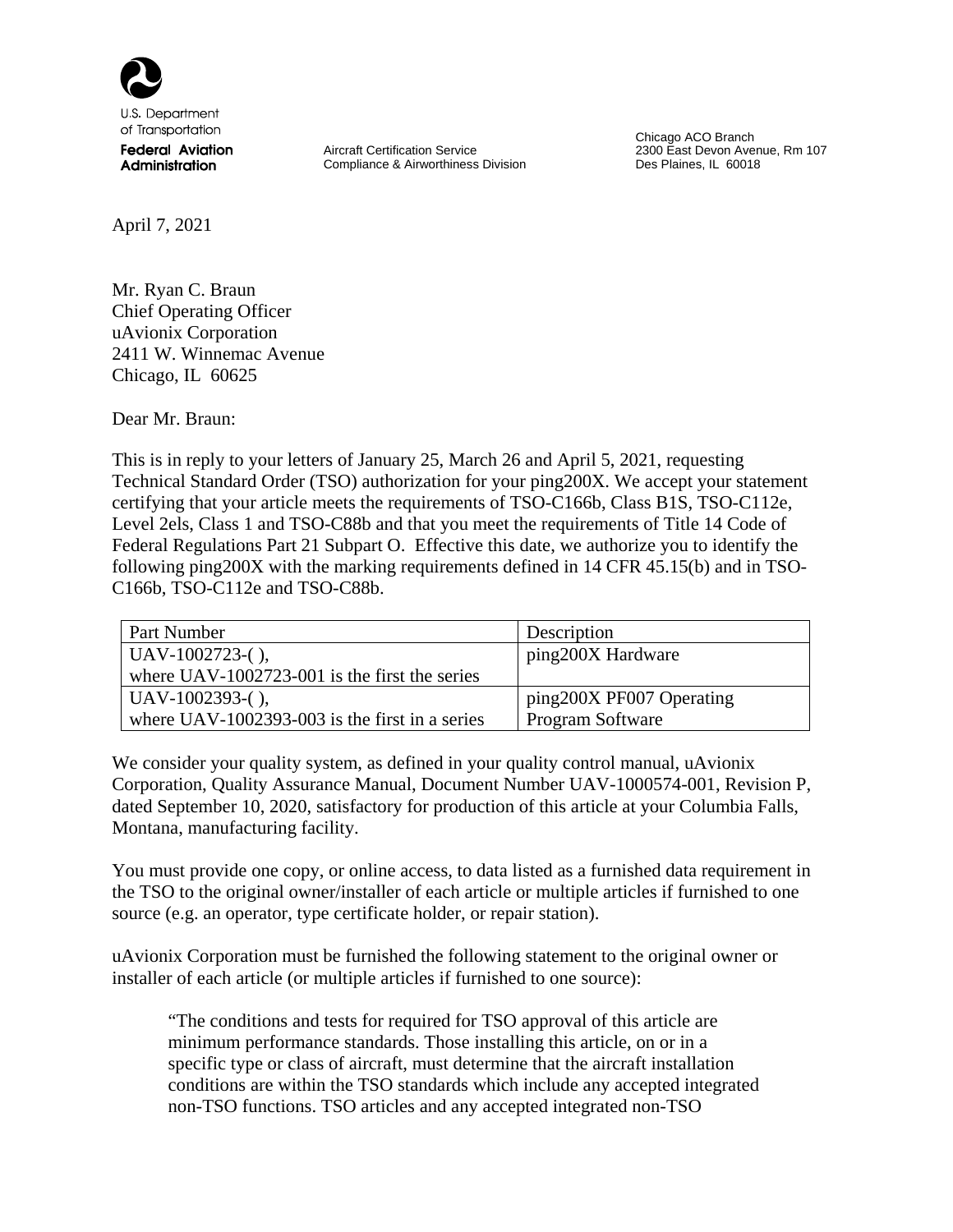function(s) must have separate approval for installation in an aircraft. The article may be installed only according to 14 CFR part 43 or the applicable airworthiness requirements.

You requested authorization to deviate from the following TSO requirements. These deviations were approved by FAA Memorandum dated October 22, 2020.

| <b>TSO</b>       | Standard     | Paragraph      | Title                           |
|------------------|--------------|----------------|---------------------------------|
|                  |              |                |                                 |
| TSO-C112e        | RTCA DO-181E | 2.2.19.1.9     | UM Protocol (Figure 2-19)       |
| TSO-C112e        | RTCA DO-181E | 2.2.19.1.10    | Comm-A Protocol                 |
| TSO-C112e        | RTCA DO-181E | 2.2.19.1.1.1.b | <b>Interrogation Acceptance</b> |
|                  |              |                | <b>Protocol and Broadcast</b>   |
|                  |              |                | Protocol                        |
| TSO-C112e        | RTCA DO-181E | 2.2.19.1,      | <b>Multisite Message</b>        |
|                  |              | 2.2.19.1.15    |                                 |
|                  |              | and 2.2.19.2   |                                 |
| TSO-C112e        | RTCA DO-181E | 2.2.19.1.12.4  | Air-Initiated Comm-B            |
| TSO-C112e        | RTCA DO-181E | 2.2.2.4,       | <b>ATCRBS/Mode S All-Calls</b>  |
|                  |              | 2.2.4.2.5,     |                                 |
|                  |              | 2.2.6,         |                                 |
|                  |              | 2.2.6.1.1,     |                                 |
|                  |              | $2.2.6.1.2$ ,  |                                 |
|                  |              | 2.2.6.2,       |                                 |
|                  |              | 2.2.6.3,       |                                 |
|                  |              | 2.2.7.2.4,     |                                 |
|                  |              | 2.2.7.3.1,     |                                 |
|                  |              | 2.2.18.2.2,    |                                 |
|                  |              | 2.2.18.2.3,    |                                 |
|                  |              | 2.2.18.2.9     |                                 |
| <b>TSO-C166b</b> | RTCA DO-260B | 2.2.3.2.6.3,   | Airborne Velocity Subtypes 3    |
|                  |              | 2.2.3.2.6.4    | &4                              |

You requested authorization to deviate from TSO-C112e, TSO-C166b and TSO-C88b, for the use of RTCA/DO-178C in lieu of RTCA/DO-178B and authorization to deviate from TSO-C88b for the use of RTCA/DO-160G in lieu of previous revisions of RTCA/DO-160E. These deviations were granted by the Chicago ACO Branch letter dated August 24, 2020.

This TSO authorization, issued under 14 CFR 21.611, is effective until surrendered, withdrawn or otherwise terminated under the provisions of 14CFR 21.613. With notice, we may withdraw this TSO authorization if articles are not in compliance with the applicable TSO performance standards per 14 CFR 21.2.

You must obtain FAA approval prior to making any changes to the location of your manufacturing facilities pursuant to 14 CFR 21.609(b).